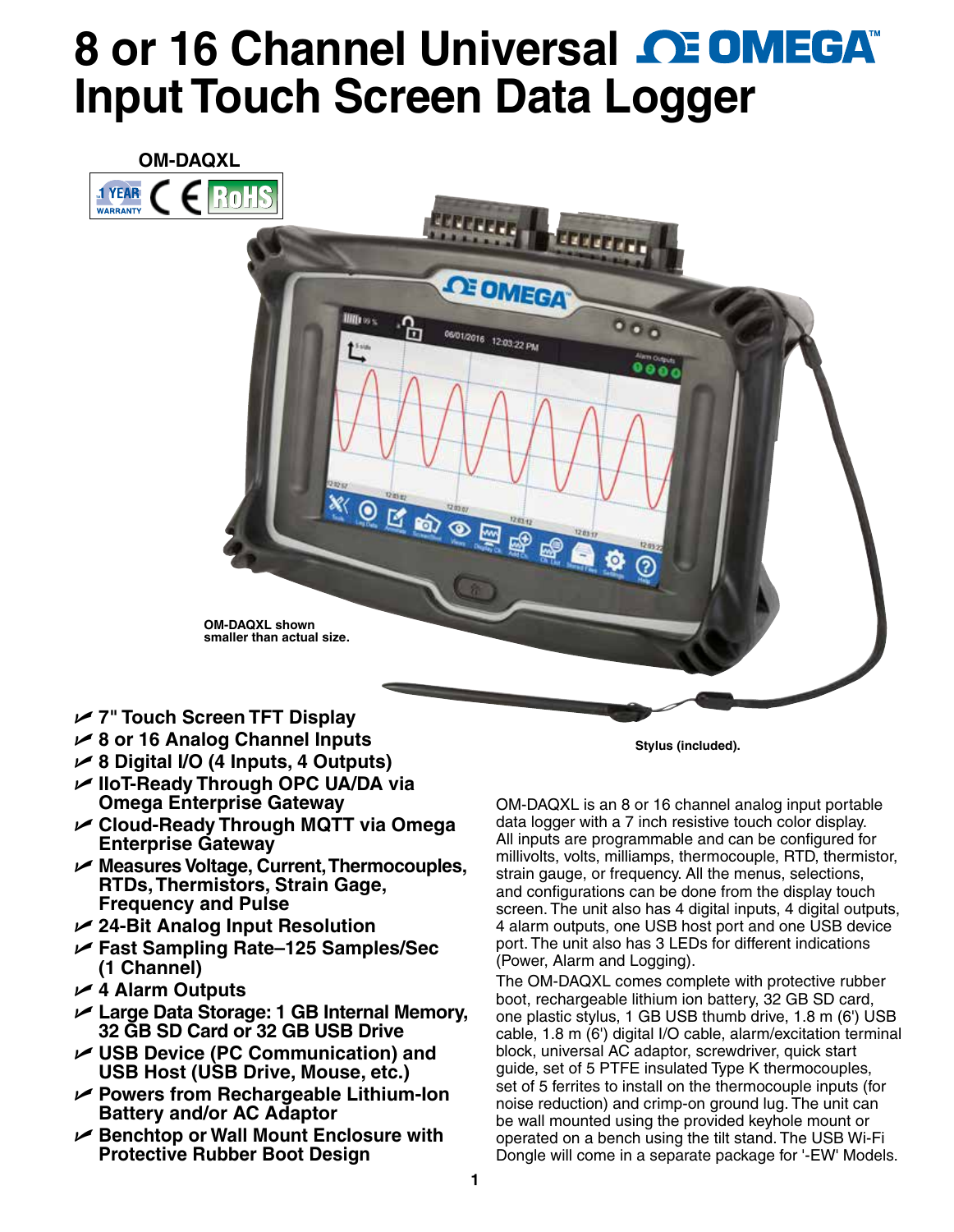## **Home Screen**

The home screen is the main screen of the data logger's user interface. It is divided into 3 distinct sections as shown below.



### **Digital Display View**

**Status/Information Display:** This status bar provides information such as Battery Charge percentage, System Clock (displays current Time & Date), Lock/ Unlock data logger, status of the 4 Alarm Outputs, and Logging Mode indication.



**Digital display.**

**Data Display Area:** This is the area where different inputs (up to 4 Channels) are displayed vs. time. The data is displayed in 4 different ways: Waveform, Waveform & Table, Table only, and Digital. In the Digital view, each channel name and number are displayed along with the value.

**Navigation Toolbar:** This toolbar provides access to all the functions and menus of the data logger. You can extend or retract the toolbar by pressing the Tool button. The following flow chart shows all the functionalities of the buttons of the toolbar.



**The OM-DAQXL comes complete with hard carrying case, protective rubber boot, rechargeable lithium ion battery, 32 GB SD card, one plastic stylus, 1 GB USB thumb drive, 1.8 m (6') USB cable, 1.8 m (6') digital I/O cable, alarm/excitation terminal block, universal AC adaptor, screwdriver, quick start guide, set of 5 PTFE insulated Type K thermocouples, set of 5 ferrites to install on the thermocouple inputs (for noise reduction) and crimp-on ground lug. Not all items shown. See User Guide for instructions on installing ferrites on the thermocouple inputs.**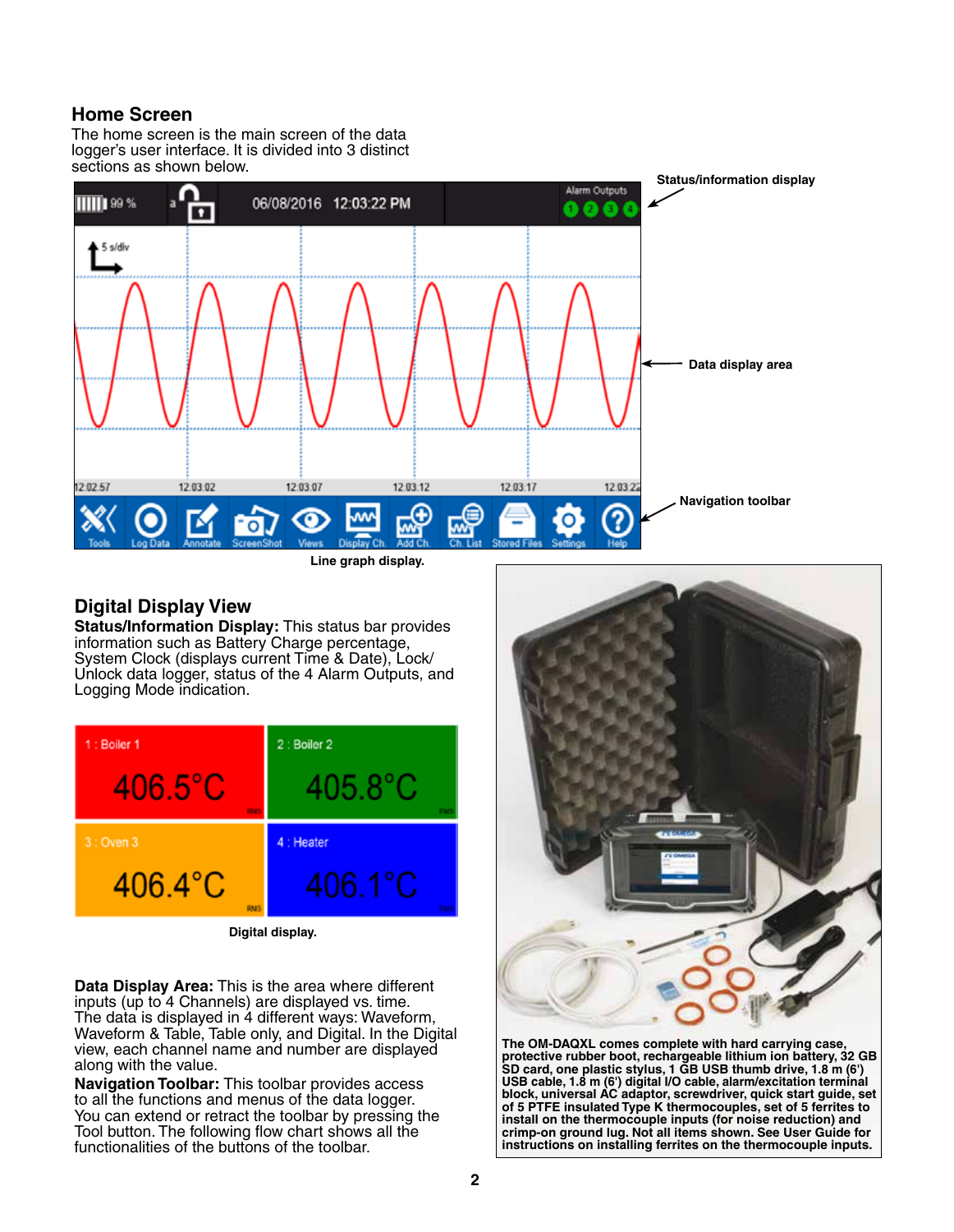

#### **Standalone Operation**

The OM-DAQXL's touch screen user interface (UI) makes configuring the data logger for operation straight forward and simple. Recorded data files can easily be reviewed and analyzed on the OM-DAQXL. For data analysis on a computer, simply transfer the data file from the SD card or USB thumb drive to the PC and open the selected data file into Excel® or other data analysis software.